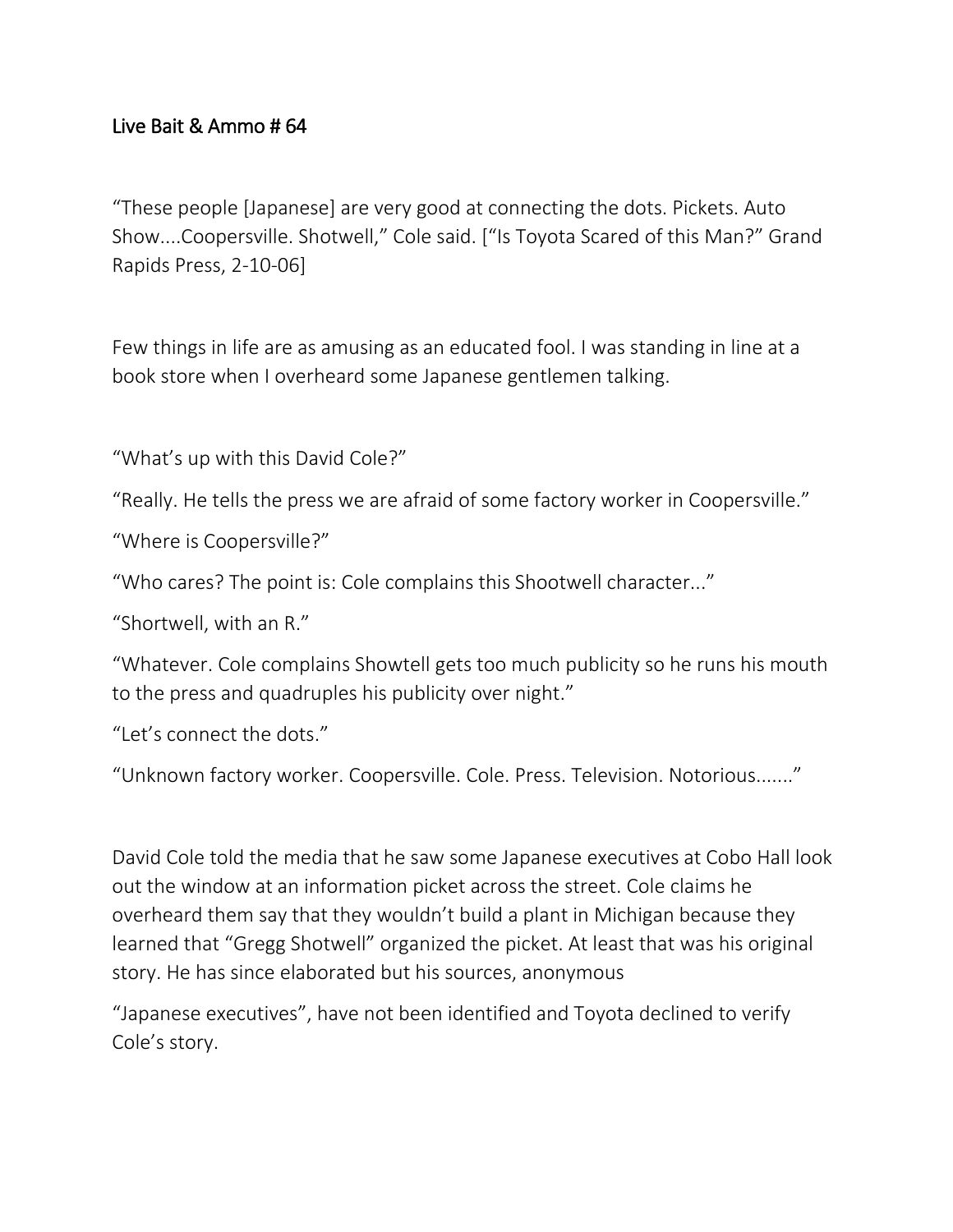Apparently hearsay passes for research at the Center for Automotive Research in Ann Arbor and "news" on WOOD TV.

Cole is a fabricator. It's safe to assume on January 8, 2006 Japanese executives were busy as always conducting business, not looking out the window like some lazy rich man's son.

Furthermore, though I have and will continue to be a spokesperson for soldiers of solidarity, I did not organize the event at Cobo Hall on January 8. I wasn't even there. I was in Lockport, NY at an SOS meeting which I helped to organize. Cole can't connect his own dots.

I am not the leader of soldiers of solidarity. I am one of many leaders. In fact our motto is,

"We are all leaders." Cole, the darling son of a former GM president, has no business telling us how to conduct ourselves. GM-Delphi is threatening workers, not academics. We are the ones who stand to lose our homes and everything we ever earned.

Cole told the press, "It's a very dangerous period."

Dangerous to who? Cole hasn't gone under the knife for repetitive stress injuries or contracted industrial disease from exposure to toxic chemicals like freon and metal cutting fluids. Three workers in the Delphi Coopersville plant have contracted brain cancer in recent weeks. Who the hell is David Cole to lecture us about danger?

Cole thinks we should silently go to our graves and give up the health care and pensions we earned. Cole thinks we should silently accept 60% wage cuts so the corporate criminals responsible for Delphi's failures can reap the benefits of bankruptcy.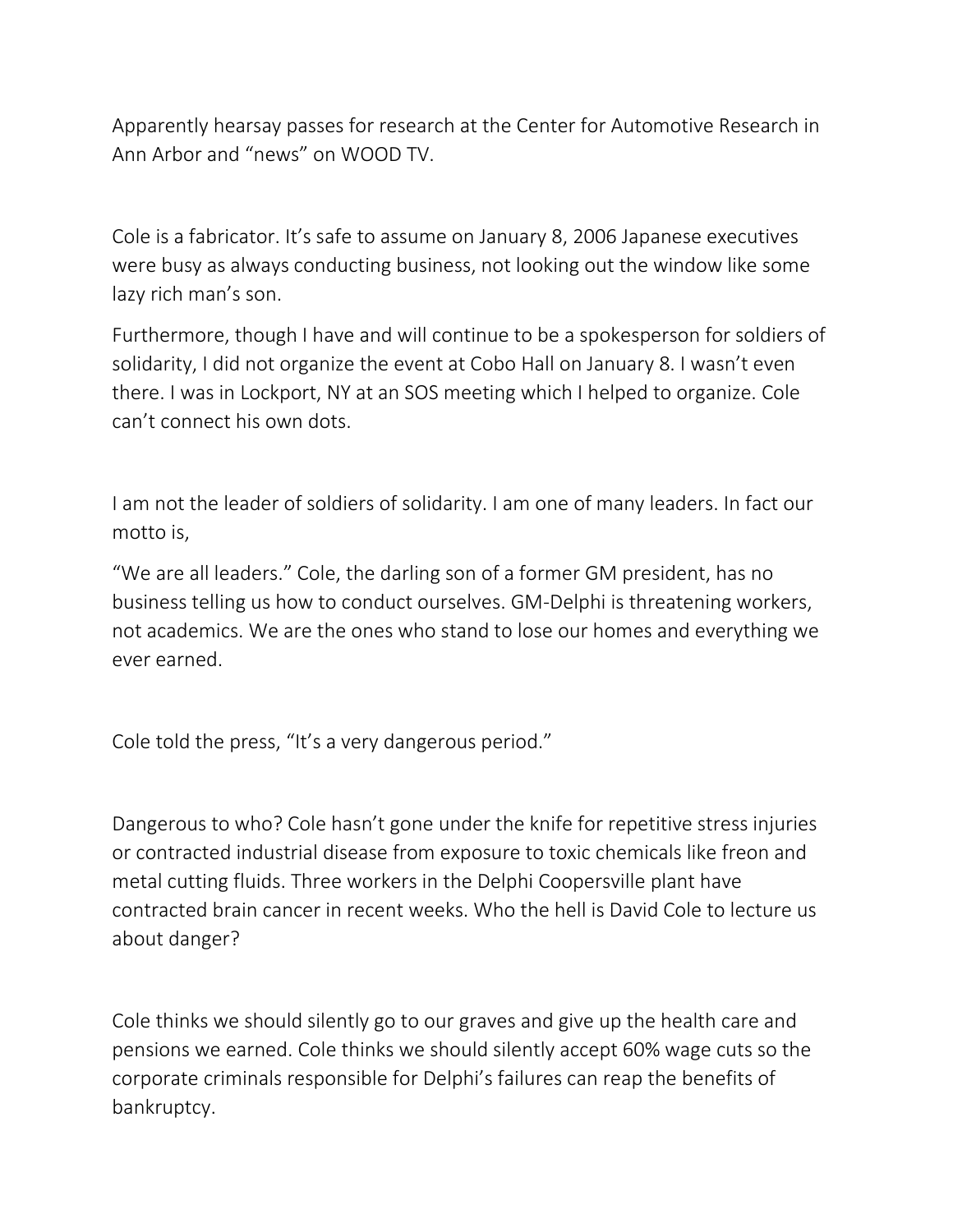Cole is using the hypothetical scenario of Toyota building a plant in Michigan as a smokescreen to divert the public's attention from the real issue which is fraud, mismanagement, and racketeering at GM-Delphi.

Racketeering is a serious allegation. What else can you call it when GM forces Delphi to sell spark plugs below cost. [Lehrer Report, 1-26-06] Or when Delphi Coopersville sells components to China below cost [Bargaining Chairman Randy LeMieux's report at UAW Local 2151 membership meeting February 6, 2006]. We don't need to hire an analyst to figure out why Delphi is claiming bankruptcy in the US and bragging about profitability overseas.

Cole isn't providing the public with legitimate research, he's conducting a smear campaign aimed at undermining the resistance of rank and file members. Cole contends that workers should pay the price for GM-Delphi's crimes and failures for a good reason — he's on GM's payroll. GM pays Cole for regular speaking engagements to captive audiences at PEL conferences [Paid Educational Leave].

We object to the notion that workers should lose everything they ever earned so corporate criminals can reap multimillion dollar bonuses. We refuse to be the patsies. Toyota was adamantly anti union before they ever heard of me.

Rank and file members expect to be attacked by management but Jack White, president of UAW Local 167, had no reason to contribute to the smear campaign. On February 9, Jack White told Wood TV News that my local union president has told me many times to shut up. Jack White lied. No UAW official — Local, Regional, or International — has ever tried to shut me up or restrict my right to free expression and dissent.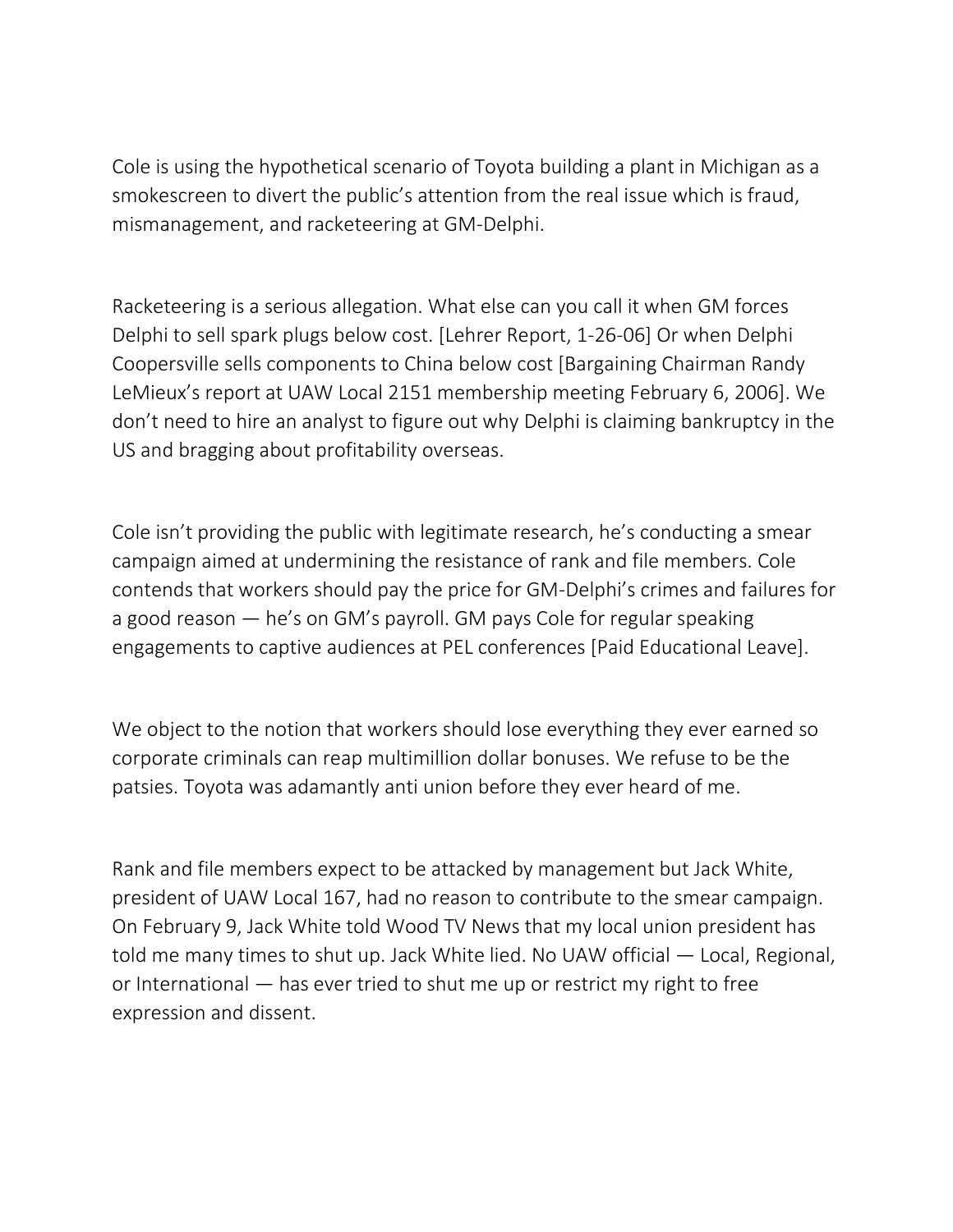Jack White not only slandered me, he slandered the entire UAW by implying that our union represses free speech and dissent. For all its faults the UAW is not a fascist organization. The UAW respects and protects the rights of members to express dissent. On numerous occasions in the past few months International leaders have been questioned by the press about SOS activities.

They have in each instance asserted our right to dissent and noted that dissent is a tradition in the UAW. Not content with slander, Jack White asserted on Wood TV News that I should be brought up on charges for conduct unbecoming a union member.

What sort of charges? Protesting against Delphi's threats to cut our wages, slash our health care, steal our pensions, and liquidate our jobs? Or inciting activism in the rank and file? I am a member in good standing who has paid dues for 27 years. SOS is a Sign Of Solidarity not anti union behavior.

Jack White claimed that I had my own agenda. But I am not the one traveling around the country on the Local's nickel. My union activism comes out of my own pocket. If Toyota is afraid of me, it's because they know that I traveled to Georgetown, KY at my own expense to interview volunteer organizers and write a series of articles about them and for them. [See Live Bait & Ammo #47 and #48 and Truth for Truth Finders at www.greggshotwell.net, and the Labor Notes feature article on Toyota in the September 2004 issue at www.labornotes.org]

Jack White aligned himself with the anti union David Cole and publicly attacked a union brother not on a question of policy but rather a basic human right.

Dissent doesn't destroy democracy, repression does. Leaders who side with management against rank and file activists are the most vile and destructive contagion in our union. I have never taken management's side against a union